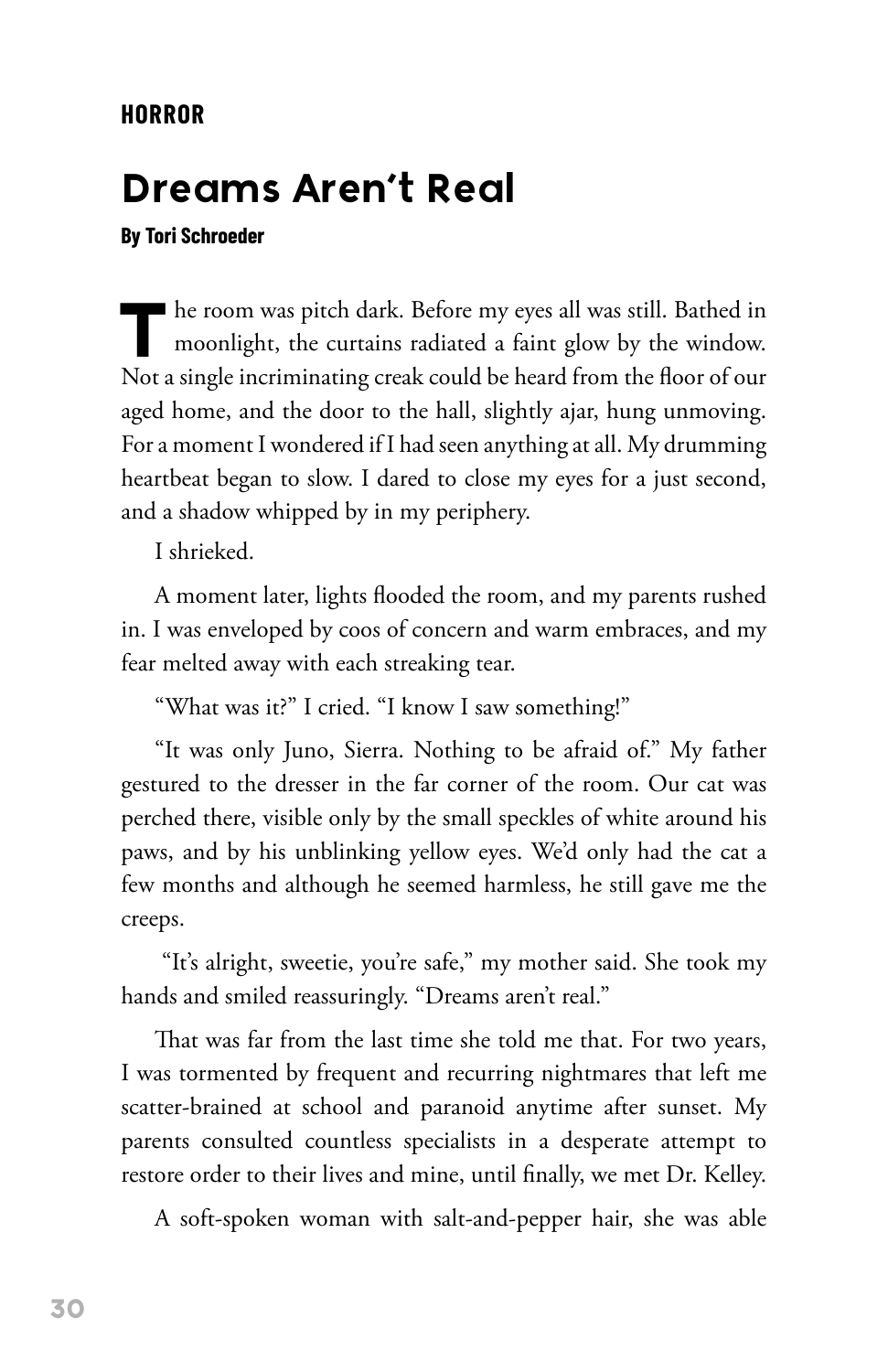to alleviate my subconscious-dwelling maladies. After a series of consultations and a prescription of the experimental new medication Gespenstine, I made a full recovery. The only side-effect? I was unable to dream from that point forward.

Due to the largely untested nature of the medication, Dr. Kelley doubted I'd ever be able to dream again. To my parents that sounded like extra insurance, and with my traumatic experiences, I never *wanted* to dream again.

But then I did, unexpectedly, twenty years later.



With my bagel in hand and mouth gaping, I watched the neighbour, a scrawny man in his sixties wearing a blue polo shirt, amble towards his trash can. It was one of those old metal ones like you always hear about raccoons getting into, but though city regulations on waste management had changed, he had not. He opened the can and unceremoniously discarded his filthy deposit. Then he hesitated.

The old man examined the lid, glinting in the morning light, and scratched his bare chin three times. He flipped it around once, twice, then replaced it firmly and returned to his home.

As the back door clattered closed behind him, I inhaled sharply. Everything crystallized, and my head rung as if I was standing in a chiming bell tower. I had seen him perform exactly that sequence of actions once before. Except, in the dream I had last night, his shirt was orange.

I let my half-eaten breakfast fall by the wayside and scrambled to dial up my fiancé.

"Drew, you won't believe this."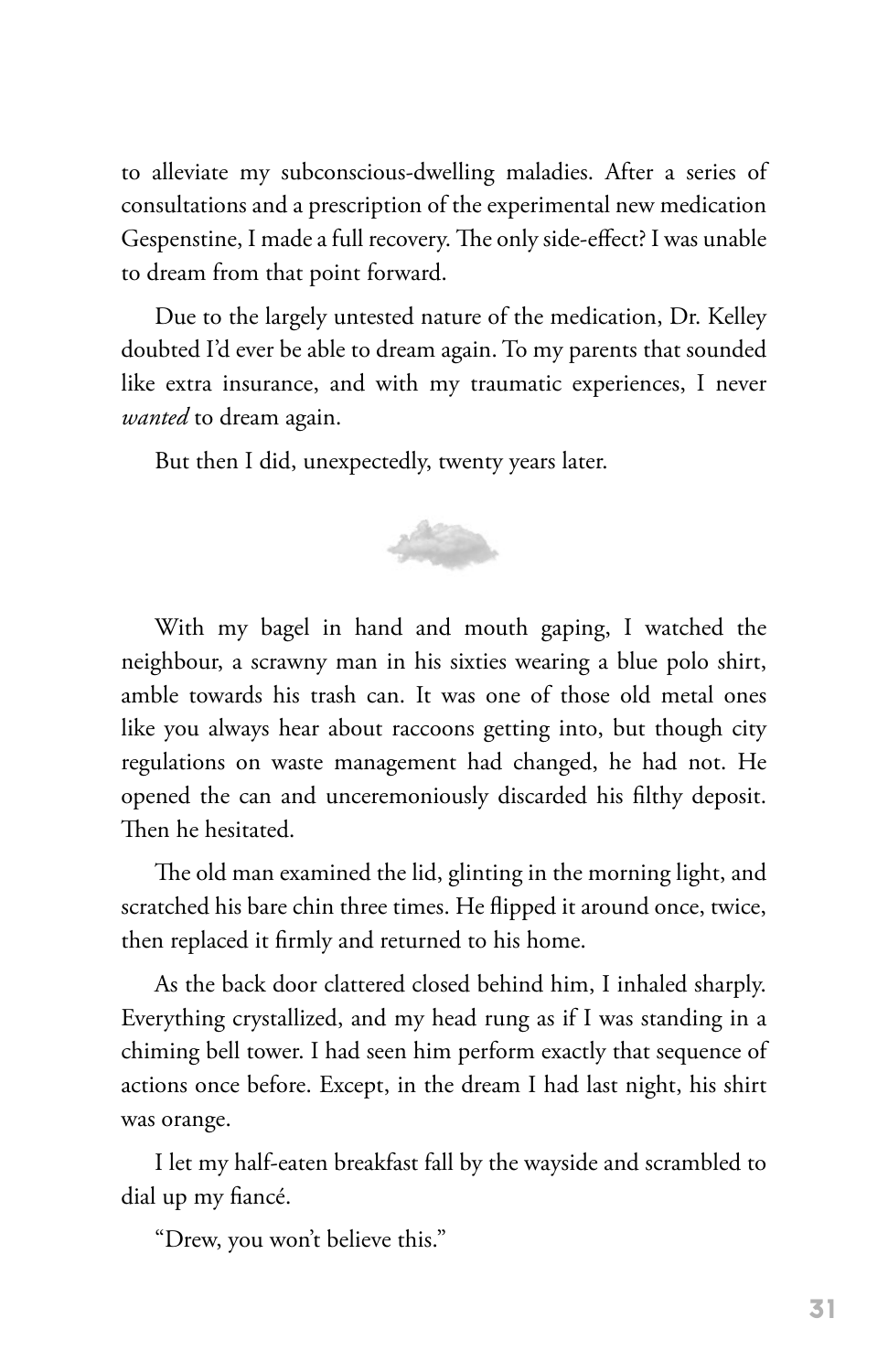"What's wrong? Are you okay?" He responded airily, obviously out of breath. I was definitely interrupting his workout, but this couldn't wait.

"I'm fine, but I just watched the neighbour take out the trash *exactly* like he did in my dream, scratching his chin and everything. It was like déjà vu. The only difference was, he wore a *blue* shirt."

There was a pause, and I could hear the energetic beat of some pop song playing in the gym distantly. "Oh, and in the dream...?"

"It was orange." "Well that's neat," he chuckled, "maybe you're becoming prophetic."

"I—I don't know. This is just so... *strange.* Is this what dreams are usually like?"

"Not at all. In my last one my teeth were falling out. But it's interesting that it's coming back to you like this."

It was my turn to fall silent. Words escaped me and my mind flew. Was it possible? Like riding a bike, could my subconscious just pick it back up again?

"Sierra, you still there? Listen, I'm happy for you, but I really gotta get back to work. See you at home, alright?"

"—Okay, sorry. Talk to you then."

He hung up. I was still lost in thought.

I had been completely content after Dr. Kelley's treatment ended my nightmares. It felt like a veil had been lifted, and I could see things clearly again without the filter of constant fear. I did get the inkling a few times, though, that maybe I was missing out. Now my juvenile wishful thinking could be fulfilled.

On my way out to work, I hesitated in the doorway. There was another side to this coin. What if my resurfacing ability to dream brought on the nightmares again?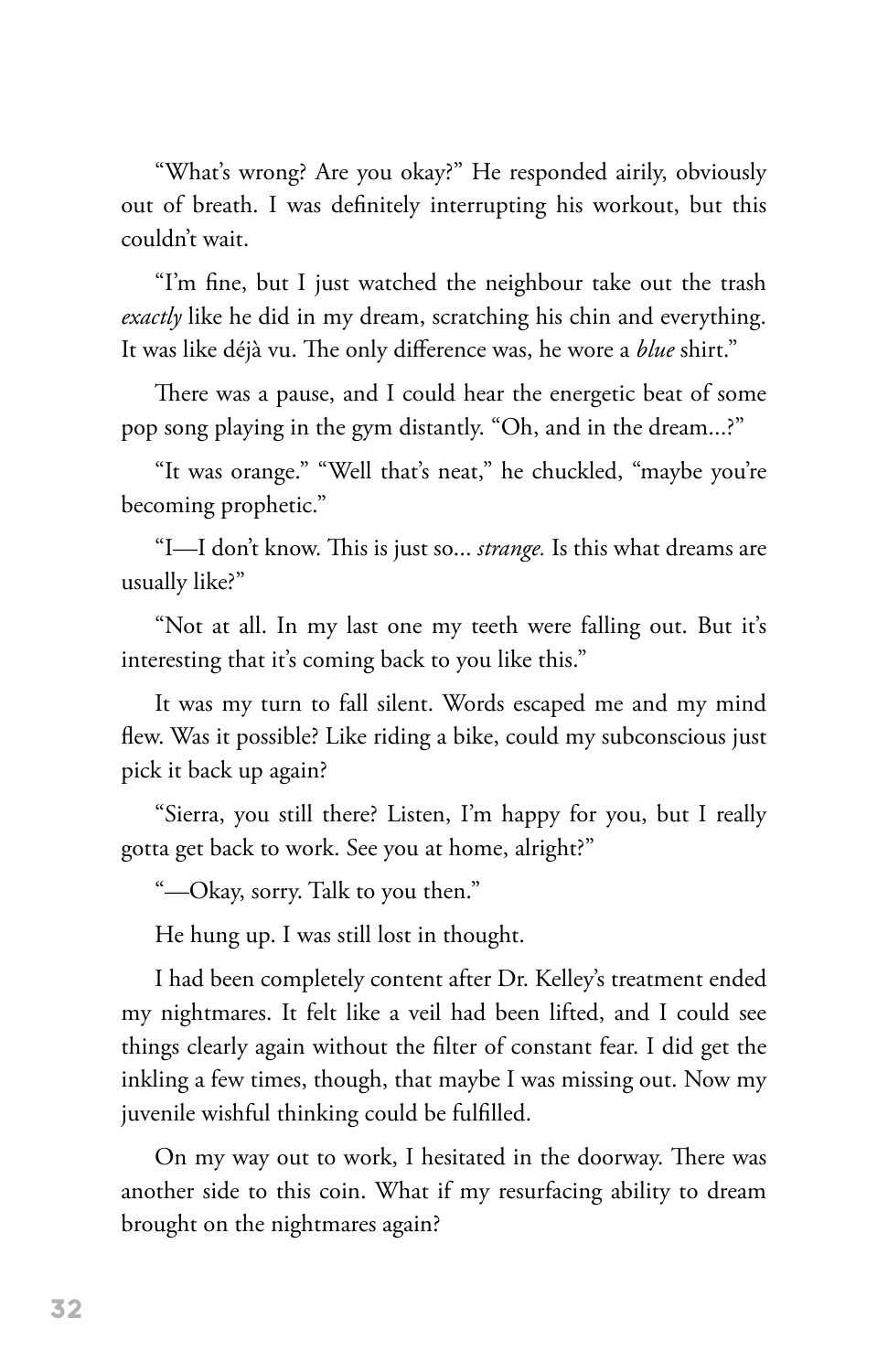I tried to bolster myself with the facts: I was an adult, living a secure and generally satisfying life. I wouldn't be swayed by silly night terrors of decades past. But gooseflesh sprang up across my arms. A sudden wave of fear momentarily brought me right back to what I once was—a small, helpless child alone in the dark.

I swallowed the feeling down. On my commute, I practiced the deep breathing that Dr. Kelley taught me all those years ago to ensure that the memory stayed in the past, where it belonged.



For a few days no other dreams found me. I assumed it had been a fluke, and although I was disappointed, a deeper part of me was relieved. A week later, however, it happened again.

It was very disorienting, at first. I couldn't place where I was, or what was going on. Some part of me was familiar with the experience, of course, but after having my nights pass uneventfully for so long, to have something capturing my attention was unexpected.

Eventually, I became vaguely aware of my surroundings. I intrinsically identified the rows of cubicles and drab tan walls as my workplace--though the place was so nondescript that it could have been any number of different office buildings. The rhythmic taps of typing keyboards echoed from every direction, slightly too tinny.

Out of nowhere, a figure appeared beside me. Although most of his features were blurred, I could tell by the groomed mustache that it was one of my managers, Phil. He began to speak, but the sound was delayed and distorted as it reached my ears. "...wanted to thank you for all your help training the new interns and working those added shifts. To show our appreciation, the management team has decided to add a sizeable bonus to your next paycheck."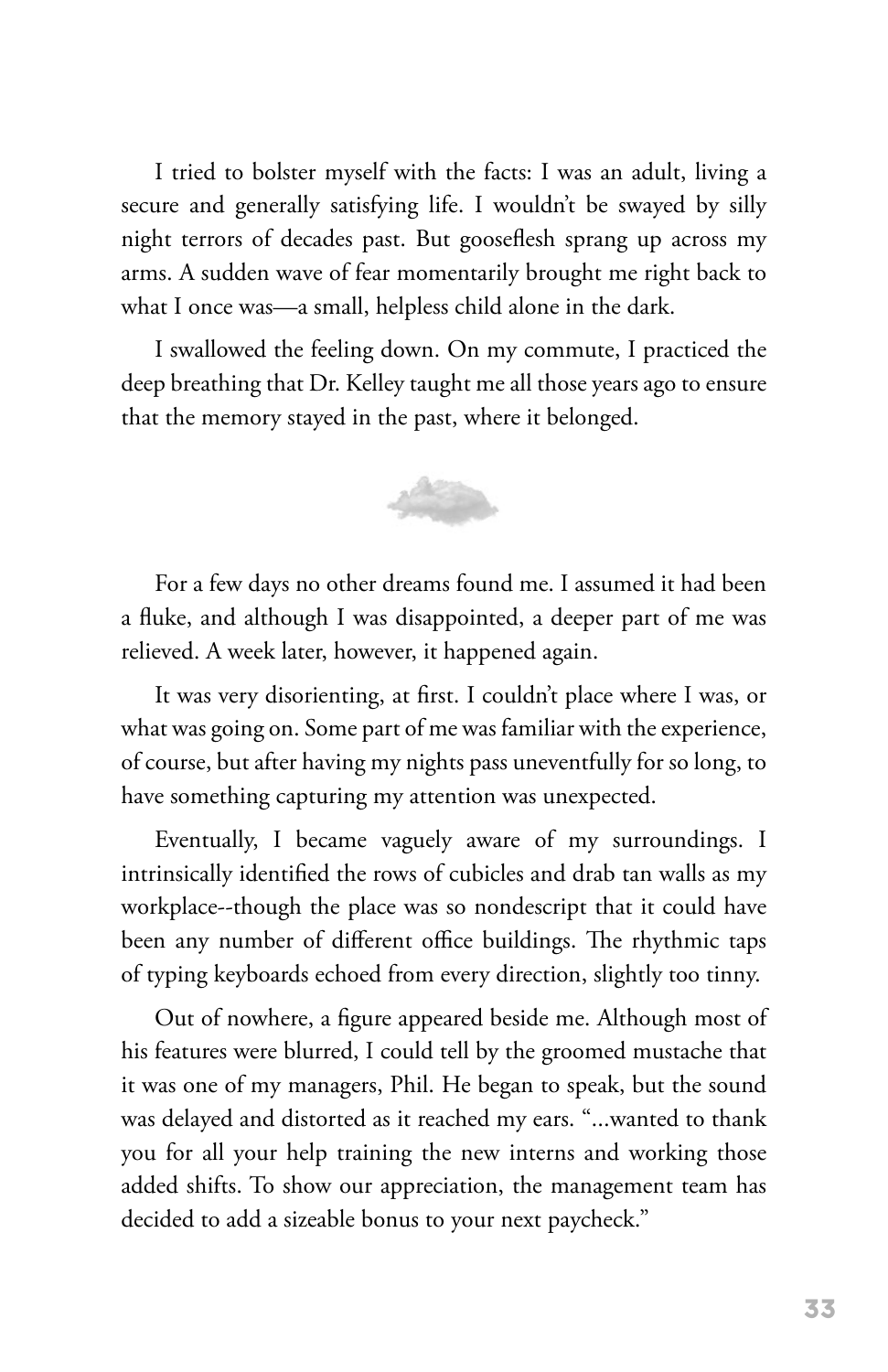A delighted smile tugged at my cheeks. This was incredible.

Phil clapped a hand on my shoulder. "You're a real asset, Sierra."

By the time I awoke, I was still grinning. Any lingering concerns I had about dreaming again were gone. This was exactly the news I wanted to hear. For a few weeks I'd been taking on extra workloads and volunteering to help out in hopes of moving up the corporate ladder. Now if only I could find that same, sweet recognition in the waking world.

"Okay, you know I was kidding, right? About you being able to tell the future?" Drew sat across the dining table from me, shovelling cereal into his mouth. I had regaled him with my latest dream and hypothesis, and his brows were skewed skeptically. "I mean, anyone can dream about a neighbour, and lots of people want to succeed in their careers—a wishful dream doesn't make it so. I just don't think you should get your hopes up over nothing, is all."

"But what if it's not nothing?" Logic and order governed life; I had never doubted that before. It was always present, from the clockwork of my morning routine, to the meticulous way I filed paperwork at the tax company every day. It was the way of the world, but I also couldn't deny the possibility, however small, of this convenient anomaly. For once, I was excited by the prospect of logic being proven wrong.

"Then I'll be real surprised."

I shot back a sour look. Why didn't he ever take me seriously anymore?

Drew shrugged, and swallowed another spoonful "All right, if you're so sure, go buy a lottery ticket or something. But don't be disappointed if your dream doesn't come true."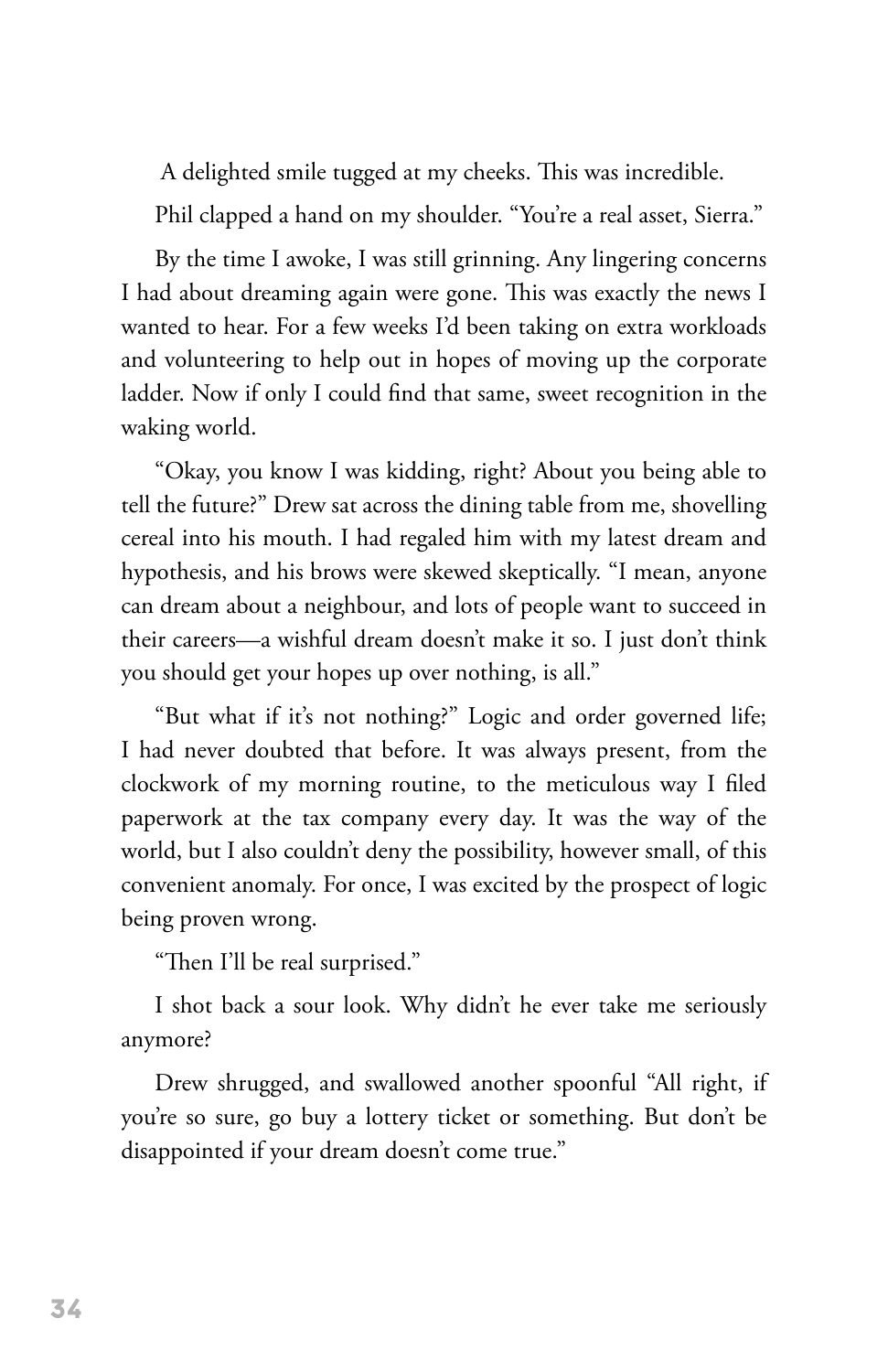When I got to the office that day, I sauntered past the series of cubicles feeling like I had an ace up my sleeve. My smile was smug as a child's on Christmas Eve, knowing exactly what presents they'd tear open come morning. In fact, this morning may as well have been the adult, mildly supernatural equivalent.

I sat down at my desk, logged into the computer, and joined in the keyboard-clicking chorus for a short while until someone sidled up. Naturally, Phil, right on schedule.

I turned around with a cheerful greeting on my lips, but before I could speak, I noticed his sour expression and drooping mustache.

"I need to talk to you."

"What's going on?" This was not good.

Phil scratched the back of his neck. "The management team has been discussing your recent... efforts. We appreciated you being more flexible with your schedule and helping to train the new hires, but Sierra, you *are* using the new operating system, right?"

I glanced at my computer screen and back. Was this a trick question? "Of course. I mean, I still run across functions I don't understand occasionally, but I always come to you or one of the other managers for clarification."

 "See, I thought so, but then why did you train all the interns on the old system? We're supposed to be working our way out of that one, and the fact is, now somebody'll need to re-teach them. *And,*  they'll be making the same mistakes as all the rest of us. Do you see how this is," he did a reverse circular motion with his fingers, "counter-intuitive?"

"I'm sorry Phil, I didn't mean—I'd be more than glad to teach them how to use the new system, if you'd give me the chance." I could feel heat rising to my ears and my palms growing clammy. How could I have not realized?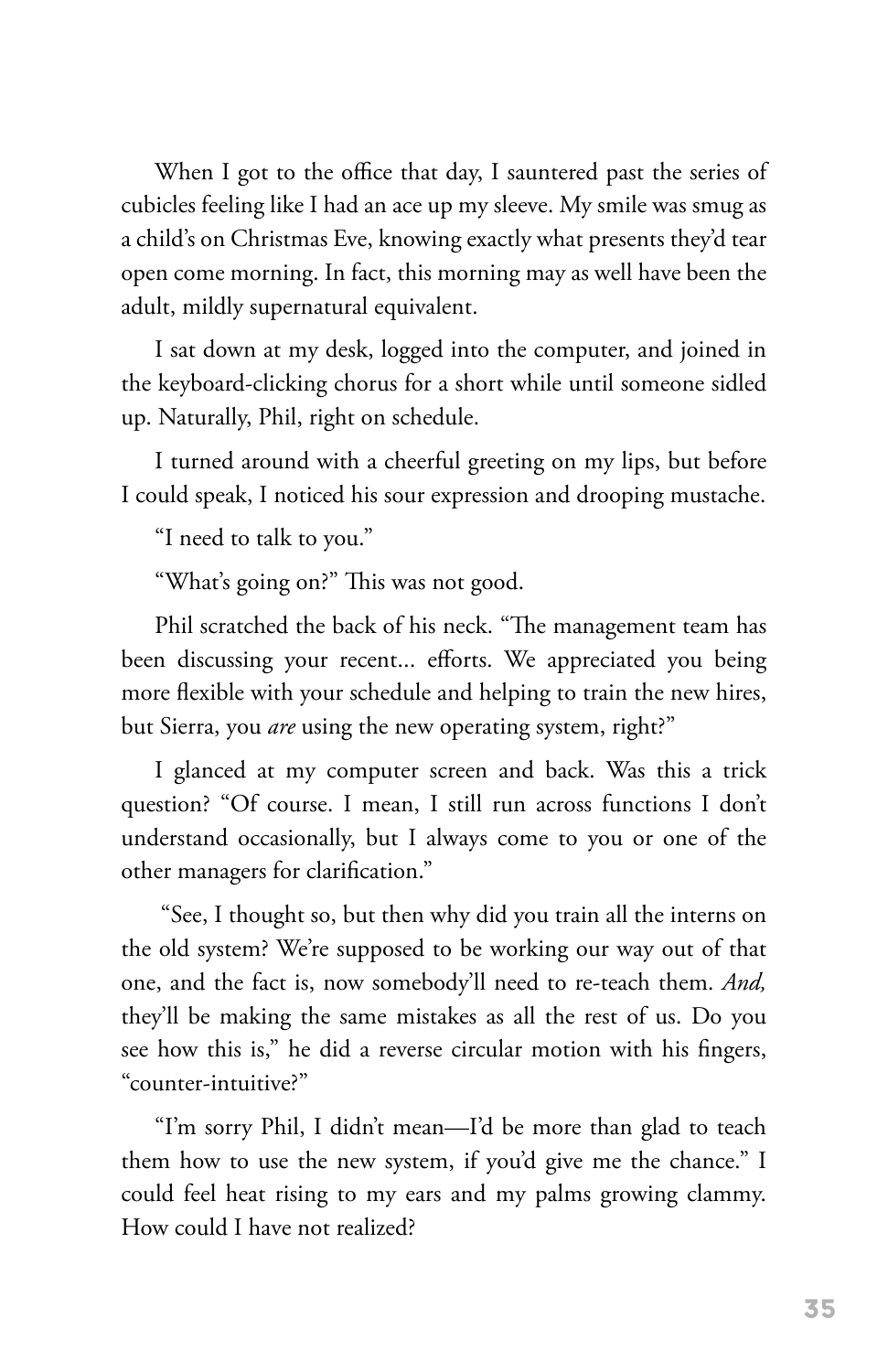"No, that's all right, we'll have someone else handle it."

My heart sank. This is not how it was supposed to go.

His gaze bounced from the floor to the walls as he continued, never lingering for long. "I really hate to be the one to tell you this, but management's going to be keeping a closer eye on you for the next while to make sure you're dancing to the right tune." Phil must have understood my devastated expression because he quickly tacked on, "Don't worry too much, but be aware of that, all right?"

Somehow, I found the wherewithal to nod.

"You're an asset to this team, Sierra. Let's keep it that way." He patted my shoulder sympathetically and left.

Once he had gone, I turned back to my computer screen and held the edges of the particleboard desk until my world stopped spinning.



There was no question, I was dejected, and ashamed. By the end of the workday, however, a surmounting fear had risen and swallowed both feelings whole. There was something definitely not right with these new dreams. I couldn't be certain, but what else could explain the similarity between what I saw in my sleep and what really happened. Coincidence? *Twice?* When I dreamt of orange, I saw blue, its opposite. Recognition at work became reprimanding... oh god, what would be next?

I couldn't help it. I hung my coat up that evening and jumped at my own shadow.

I took a deep breath and focused on the facts. These "dreams" hadn't scared me at all, that was a good sign. They couldn't be considered nightmares by any standards, so it was irrational to worry that I would fall back into my old condition. I was cured. This was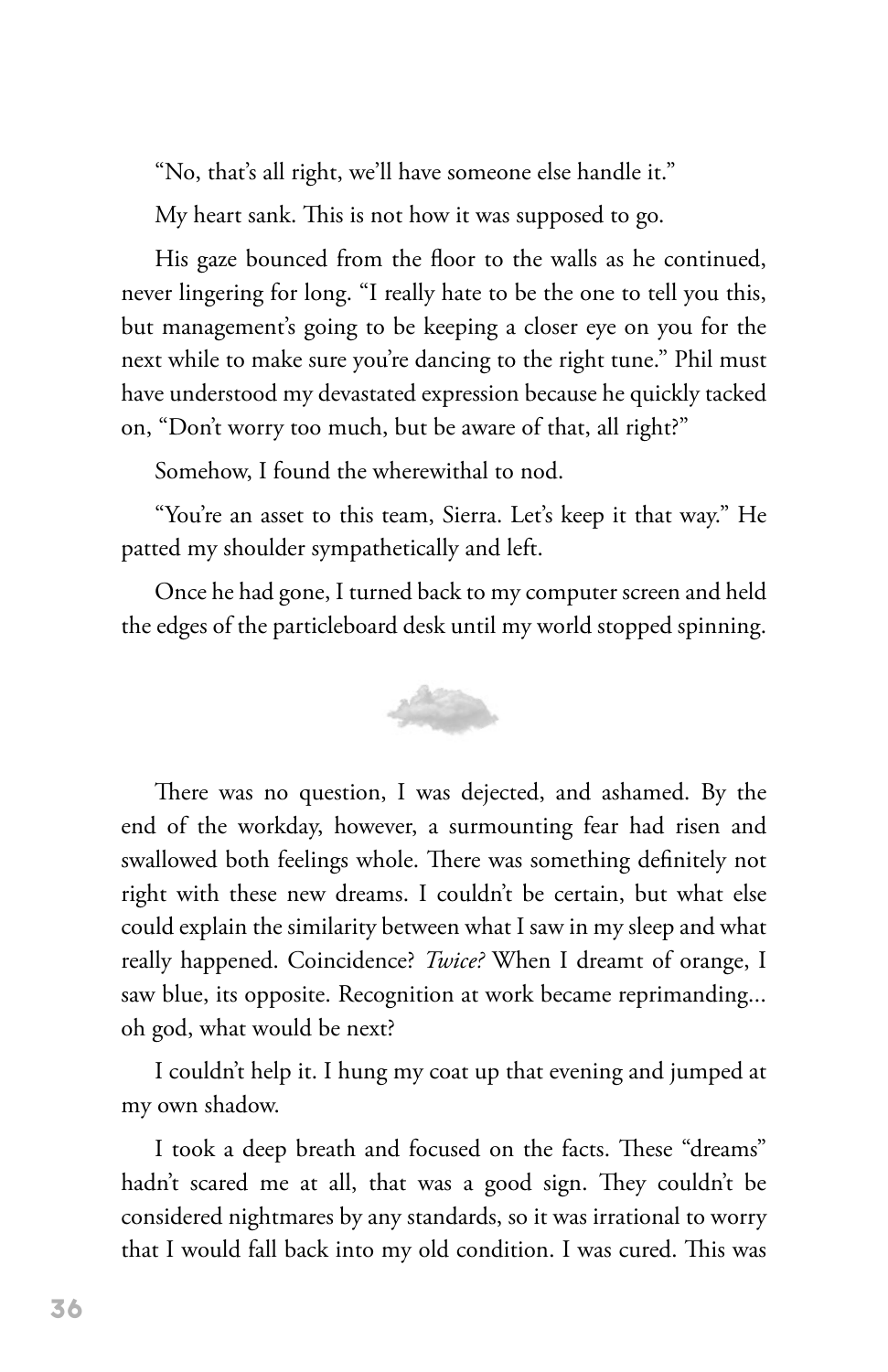probably just a weird, late-blooming side-effect of the medication. How could I have gotten my hopes up so much for that bonus at work?—I cringed remembering that whole situation. But those were my own honest mistakes, and I just need to make up for them. I hadn't been fired; I should count my blessings.

Despite myself, before bed that night, I gingerly opened my old medical report. Though Dr. Kelley had passed away a few years ago, I scribbled down the phone number of my old paediatric office on a sticky note. While Drew brushed his teeth, I tucked the page in the drawer of my nightstand. *I won't need it,* I told myself. Besides, if Drew saw how much this had shaken me, it would turn into just another disagreement—and neither of us needed that. But as I drifted into a dreamless slumber, my mother's old adage rang through my head with a new and ominous undertone. *Dreams aren't real.*



Bells rang, only three nights later. In my dream they tolled a proud proclamation for all to hear. I held my breath, and dreaded what visions were to come.

"Sierra, what's wrong? You look positively radiant, and everyone's here—you're not having second thoughts, are you?" It was my mother's voice, calm but concerned. "You know, even I had jitters on my big day."

I began to see now: I stood in front of a tall mirror, my mother beside me. Her graying hair was curled, and mine pinned up in an intricate bun. A myriad of ivory sashes and delicate embroidery was draped around me, and a string of pearls lay at my neck. I felt constrained. The necklace suffocated me; the dress was an elegant straight jacket. "No."

"Okay dear, I just worry about you," she said.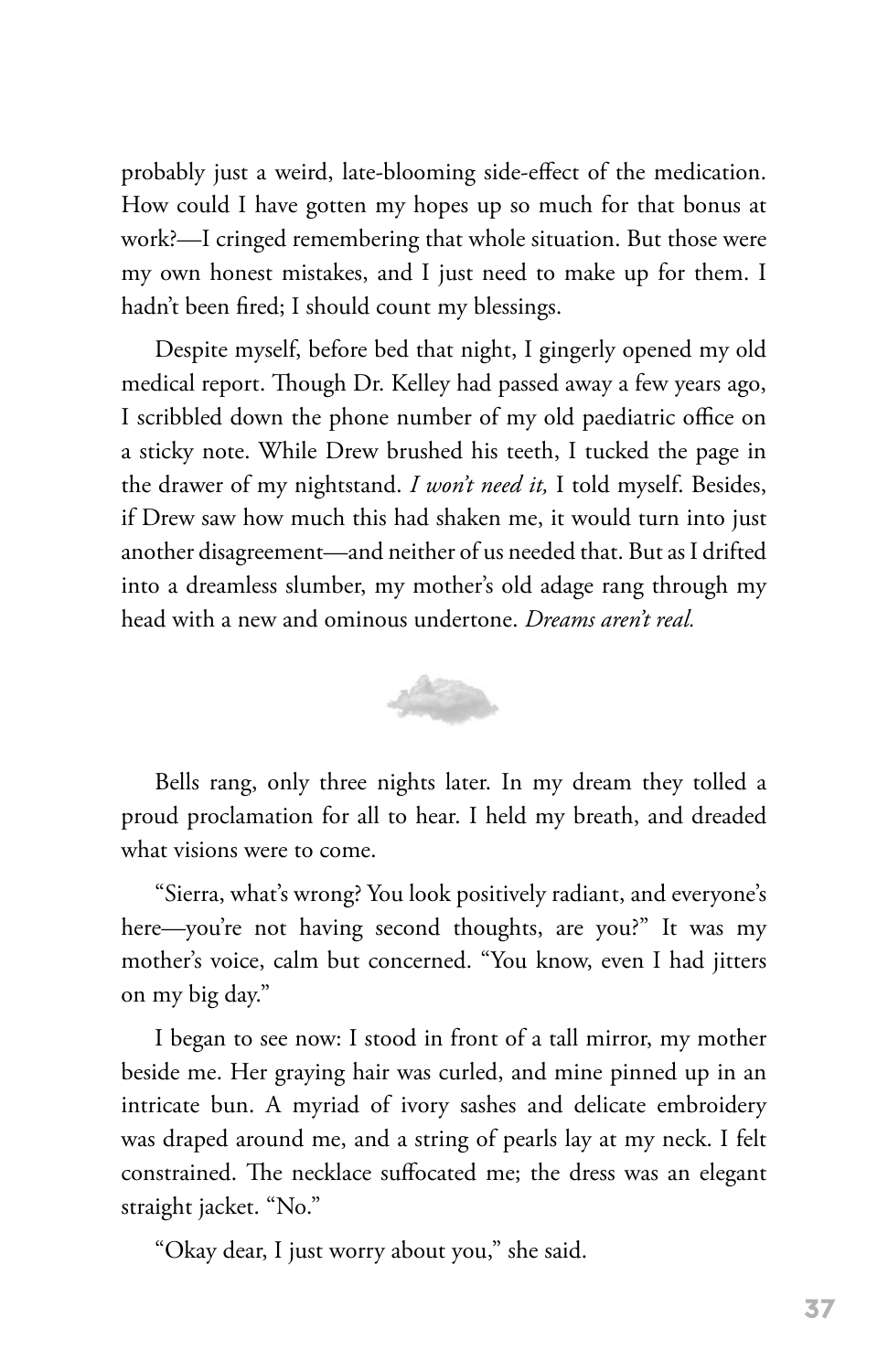I held her gaze for a moment, wanting so badly to believe that this could be real. But by seeing it, I couldn't help feeling that it was already compromised. "I'm worried too, mom."

"Don't be. We're all here for you, and it's going to be a perfect day."

"It won't be perfect," I replied, a bitter taste lingering in my mouth. "But maybe I can still salvage it."

I pushed past my mother but stopped outside of the building for an instant to drink in the scene. The procession was arranged with a tactful symmetry, all lavender decorations with scrolling silver accents. Familiar faces from Drew's family and mine intermingled between the greenery, and an awning was pitched by a picturesque pond. It was beautiful.

The truth was, Drew and I had been in a rough patch for a few months. Not long after he proposed and we started to make plans and send invitations, a rift began to widen between us. Disagreements cropped up like weeds, we spent less time together, and things hadn't felt quite right since. The wedding was supposed to fix all that, and smooth out the kinks of too much focus on work or the finances of organizing such a big event, or whatever it was. But now....

I scratched at the tight sleeves of my dress and glanced around. If what I saw in my dreams was the opposite of reality, then there was only one thing to do. The first sleeve ripped awkwardly, and I took a pair of garden shears to the other to save time. I marched towards the convergence of guests and snatched a champagne glass from one. Reaching the pond, I shattered it against a tree. All conversation stopped. All eyes were on me.

Dreams aren't real, so maybe I could save my wedding day by destroying it here. It was radical, but what choice did I have? I couldn't stand by and let this day be ruined by some curse or a cruel twist of fate.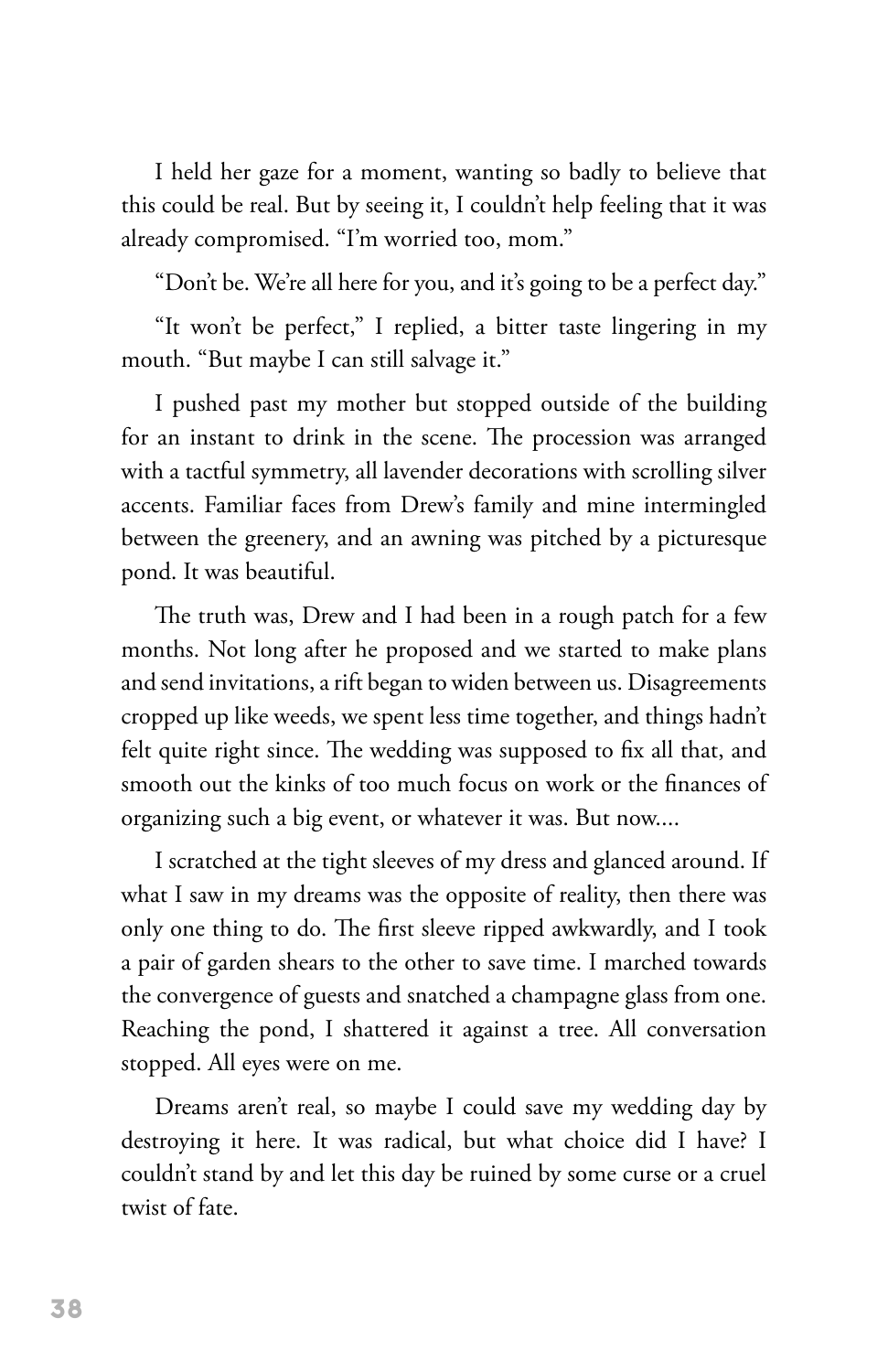With hot tears pricking my eyes, I yelled into the crowd. "The wedding's cancelled! Everyone, go home! There's nothing for you here now!"

Confusion rippled across the faces of everyone I loved and respected. I tore my necklace off and sent pearls tumbling through the garden. "Leave! It's over!"

I watched a crashing wave of expressions—from shock to disappointment to anger to heartbreak—and screamed until my voice was hoarse and my body wracked with shuttering sobs. Tears flowed for what felt like days. I wept for all I feared losing, and for what I had done to ensure that I wouldn't lose it.

Everyone else must have gone, because by the time I rose to my feet once more, only one person stood in the garden opposite me. Drew.

His hazel eyes glowed with betrayal. "You ruined everything."

"I had to," I rasped. I reached out to him, but he batted my hands away.

"I thought you loved me." Drew turned his back on me and faded. The colours of his silver suit and sweeping sandy hair bled into the vibrant hues of the greenery, until the whole scene became a distorted mockery of previous splendour. It was an oil painting, the colours not yet dry, ravaged by a rainstorm.



I gasped for air. My first waking moments were spent clutching the blankets around me and stifling a sob. It was over. *But what had I done?*

After catching my breath, I ran to the kitchen. It was illuminated in the early morning light, and Drew was pouring a coffee with his back to me, just as he had been when...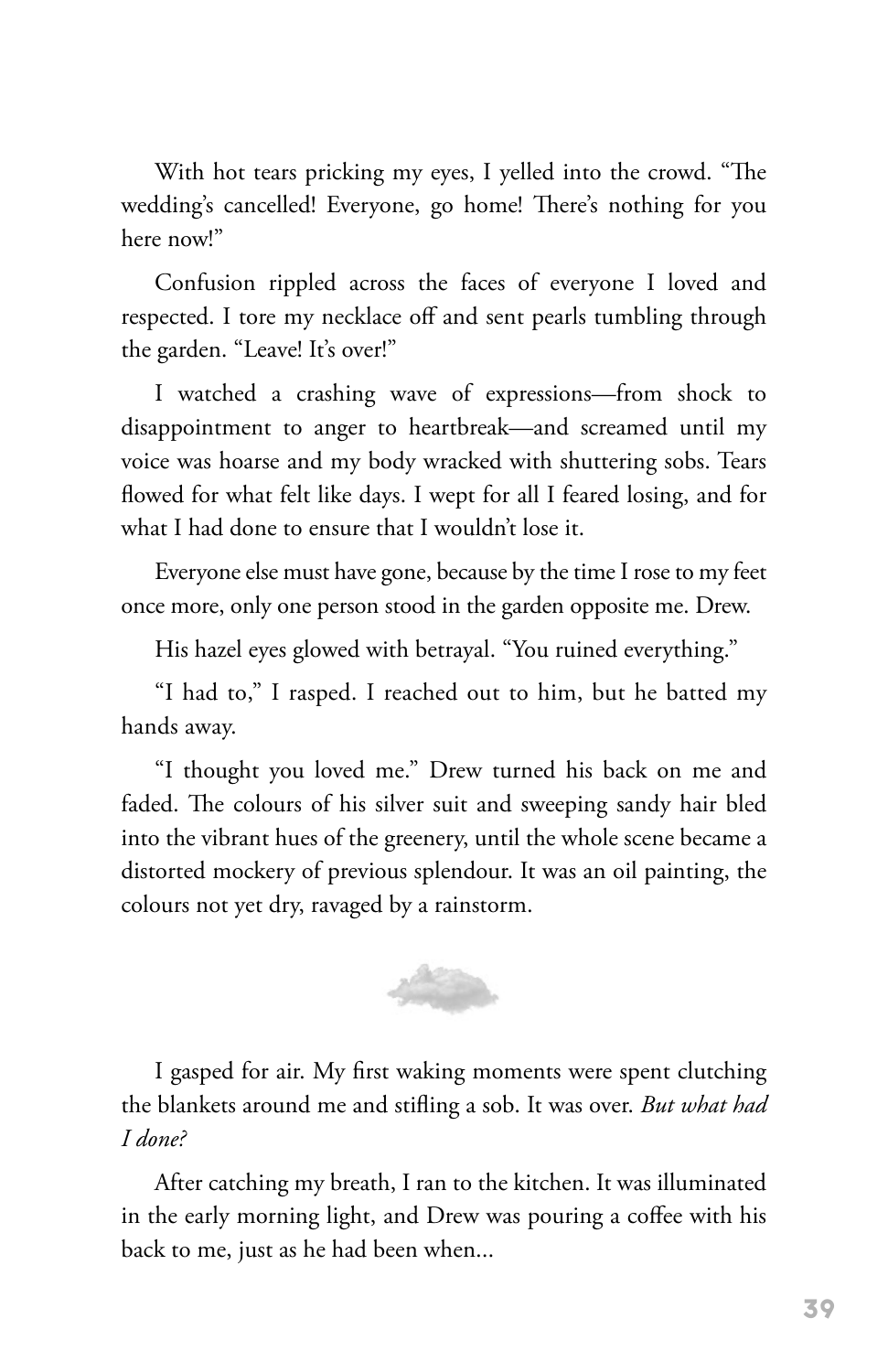"Drew."

He turned around immediately.

"I need you."

He left the coffee half-filled and embraced me.

I spent the next few minutes scrambling to explain what I'd just experienced, desperate for comfort, or at least validation that I wasn't as horrible a person as I felt.

"You dreamed about our wedding?"

I nodded and rubbed my temples. "Yes, but I had to do something. In all my other dreams the opposite kept happening, so I had to, I had to make sure...."

"You sabotaged it? In this dream?" I watched his brows furrow, and his jaw set.

"You have to understand, Drew, I would never do anything like that, really. I want our wedding to be—"

"Sierra," he interrupted, "how am I supposed to understand that, from what you just said?"

"Don't you remember my other dreams? I needed to...." My voice broke.

His gaze hardened. "To ruin it."

I barely spoke above a whisper. "I want the best for us."

"How could you do that?" Drew began to pace the kitchen, running a hand through his hair. "They're just dreams, Sierra, but that was your *choice.* Did I encourage this too much? Are you under that much stress right now? Like, what the hell?"

I couldn't breathe. I was doing it all again. The wedding was supposed to fix everything.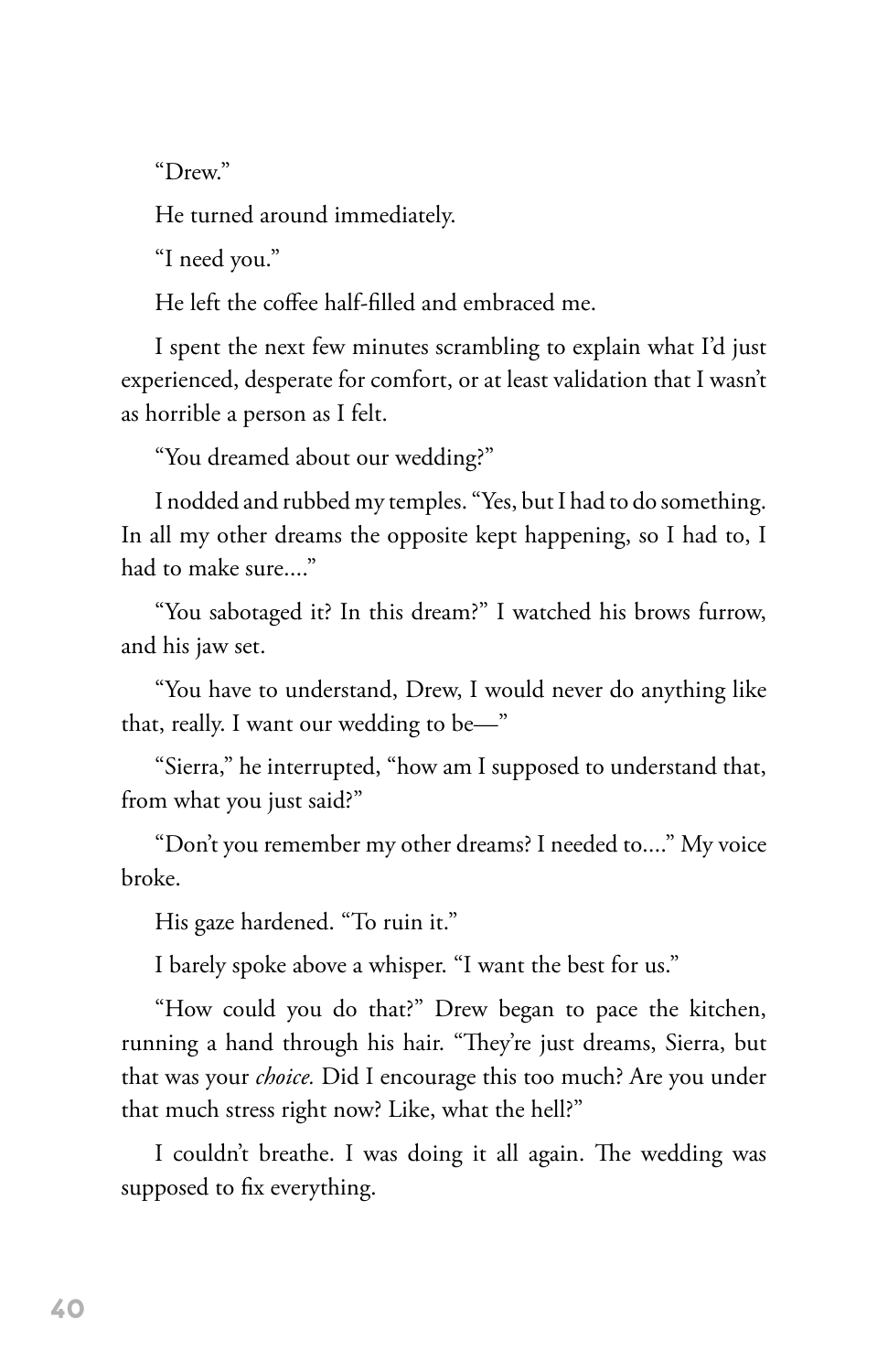"Maybe you need help or something, but this is... I can't be around you right now. I need to go." Drew's hand reached for the door.

"Drew, I love you."

"I thought you did." And he was gone.



My logic lapsed. Completely eclipsed by raw emotion, it wasn't until evening that I had gathered myself enough to make decisions. The first was to call my old paediatrician's office. Even without Dr. Kelley, maybe something from my old files could point to a cause, or better yet, a cure. If Gespenstine was still available, another prescription of it could solve my problems. I explained all this to the office's answering machine, since they had already closed down for the night. I hoped they were timely with responses.

At a loss for anything else, I called the nearest local psychiatrist. Thankfully, the secretary hadn't left yet. Though I struggled to speak clearly, I was booked for an emergency appointment in two days.

It was a relief. Though my world had become a tumultuous sea, this was an anchor I could hold on to. So I held tight.



The last thing I remember was sitting at the dining table, nursing a cup of coffee in the wee hours of the morning. If I didn't sleep, I wouldn't dream, and if I didn't dream... too late.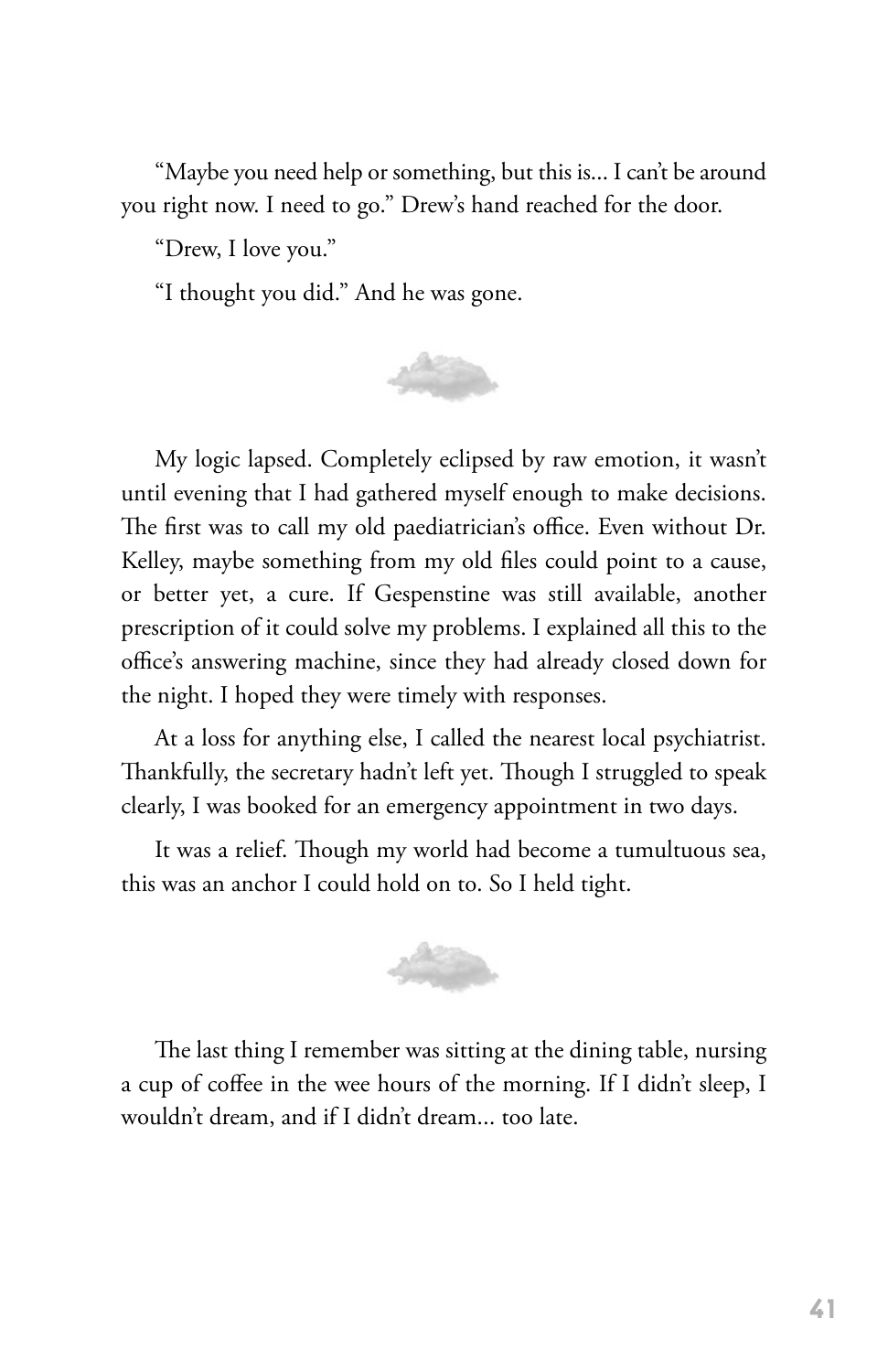A fog must have washed over me, from which a shape began to appear. As it coalesced into a vaguely humanoid silhouette, a groggy realization began to bubble within me. I had to wake up. But before I could shake the grip of unconsciousness, I recognized the figure in the mist. I saw a face, my face, replete with lines that defined my brows, and jowls. My dark hair was greying, almost reminiscent of Dr. Kelley's salt-and-pepper.

I managed to shake myself awake and clambered from my seat at the table. The room was too bright, and my bleary eyes watered, squinting in the light. It was morning. I wobbled to the door, sore and shaky from exhaustion. I steadied myself against the wall and breathed deeply. I could do this.

My eyes shut for what I thought was only a moment, and a vision of my older self appeared again. She was walking along the sidewalk, maybe somewhere just outside of town. Despite a fatigue behind her eyes, she smiled contently.

No. I stood back up, clutching at the doorknob. I just had to get to my appointment, and then everything would be all right. It took two tries to slip on my shoes, but by that point a new thought floated up through the muddle of my mind: in the dream, I was walking as an older woman. They don't come true, Sierra. I strained to think critically. If I walked to the appointment, I might not live long enough to go grey. Besides, it would take longer on foot, and that meant more opportunities for things to go wrong. It'd be much better to drive there—faster, and therefore safer. My fingers wrapped around the car keys.

The Toyota's engine revved. While the noise made my head pulse, I could use it to keep myself focused. This would be fine. I pulled out of the driveway, gripping the steering wheel tightly.